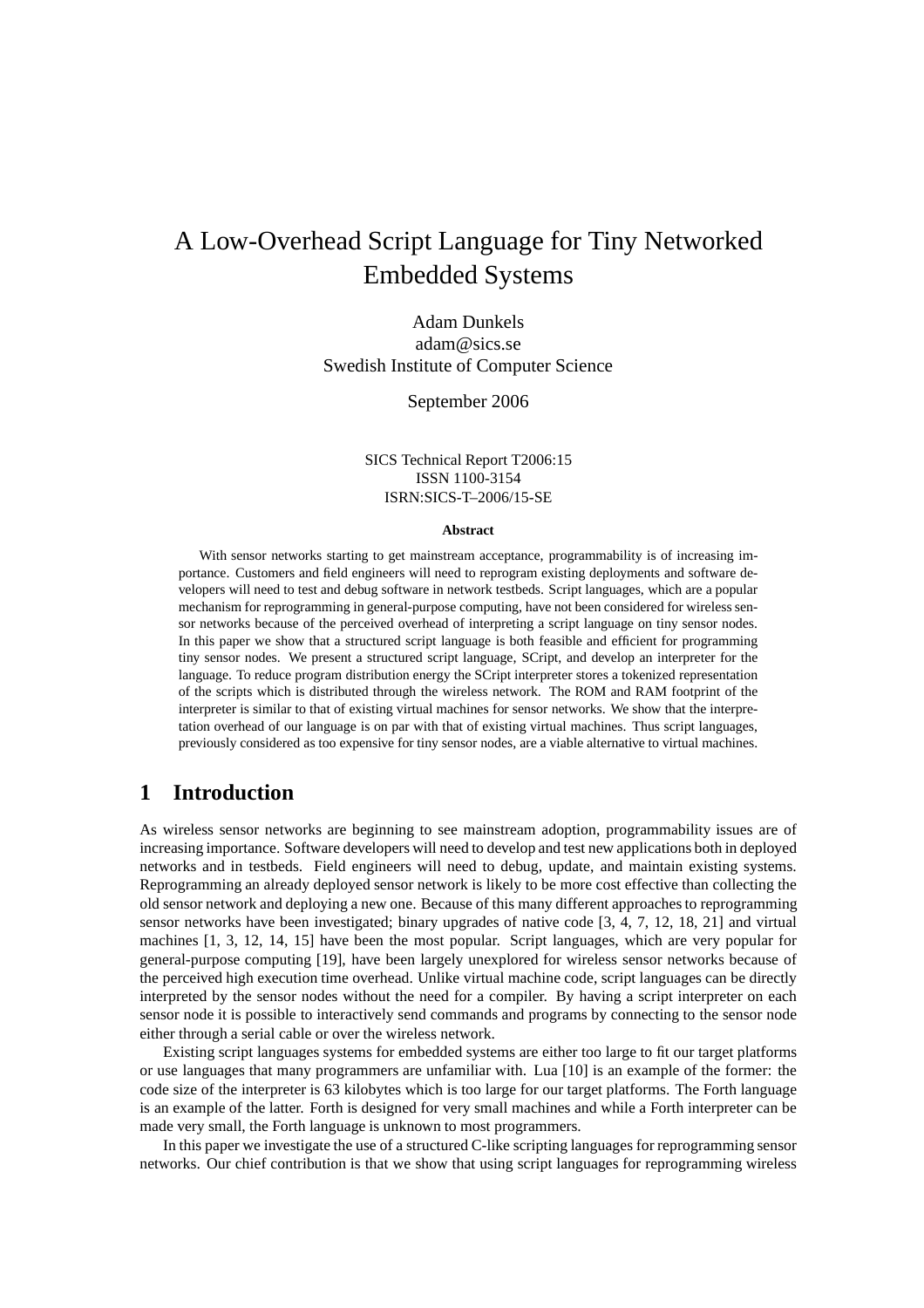

Figure 1: Network dissemination of a SCript script. The script is sent in textual form to a node in the sensor network. The node tokenizes the script and injects the tokenized version into the network. The tokenized version is smaller than the script in textual form.

sensor networks is both feasible and efficient, even for tiny sensor nodes. We present a C-like structured script language, SCript, which supports many of the features found in general-purpose script languages, including if statements, while loops, and variable scoping. We implement an interpreter for the language with a code footprint which is small enough for the interpreter be run even on tiny sensor nodes. Our system runs on the MSP430 microcontroller found in many popular sensor node platforms.

Network distribution of SCript scripts are done in tokenized form as shown in Figure 1, which reduces the distribution energy cost compared to distributing the original version of the script. We show that the distribution energy cost for tokenized SCript scripts is similar to that of a stack-based virtual machine. We measure the execution time overhead of our SCript interpreter and find it to be similar to virtual machine approaches.

Our target hardware platforms are the Tmote Sky [20] and ESB [22] boards. Both boards are equipped with MSP430 microcontrollers but with slightly different memory configurations. The microcontroller of the Tmote board has 48 kilobytes of on-chip flash ROM and 10 kilobytes of RAM whereas the ESB has 60 kilobytes of flash RAM and only 2 kilobytes of RAM. These memory limitations are typical for a wide range of embedded systems.

The architecture of our SCript interpreter is shown in Figure 2. The tokenizer module converts SCript scripts into a stream of tokens that are executed by the interpreter module. The stream of tokens can be stored for later distribution over the network. The tokenizing process compresses SCript keywords into single-byte tokens and variable names into single-byte identifiers. Hence the script in tokenized form is smaller than the original script and network distribution of the tokenized script is less costly in terms of energy than distribution of the original script. The tokenized script includes shortened versions of the variables names used in the textual version of the script. Comments in the textual script are removed before the tokenized script is stored. The SCript interpreter can be seen as a virtual machine where the tokenized version of the SCript script is the byte code for the virtual machine. Unlike other virtual machine approaches, however, code for the SCript interpreter does not need to be compiled before inserted into the sensor network.

The rest of this paper is structured as follows. In Section 2 we present related work and review methods for reprogramming sensor networks. We present the SCript language in Section 3 and its implementation as an interpreter in Section 4. We evaluate SCript and its implementation in Section 5 and conclude the paper in Section 6.

# **2 Related Work**

#### **2.1 Distribution Protocols**

There are several types of protocols for distributing code updates in sensor networks. Trickle [17] represents what perhaps is the most basic type of software distribution protocol, in which a program contained in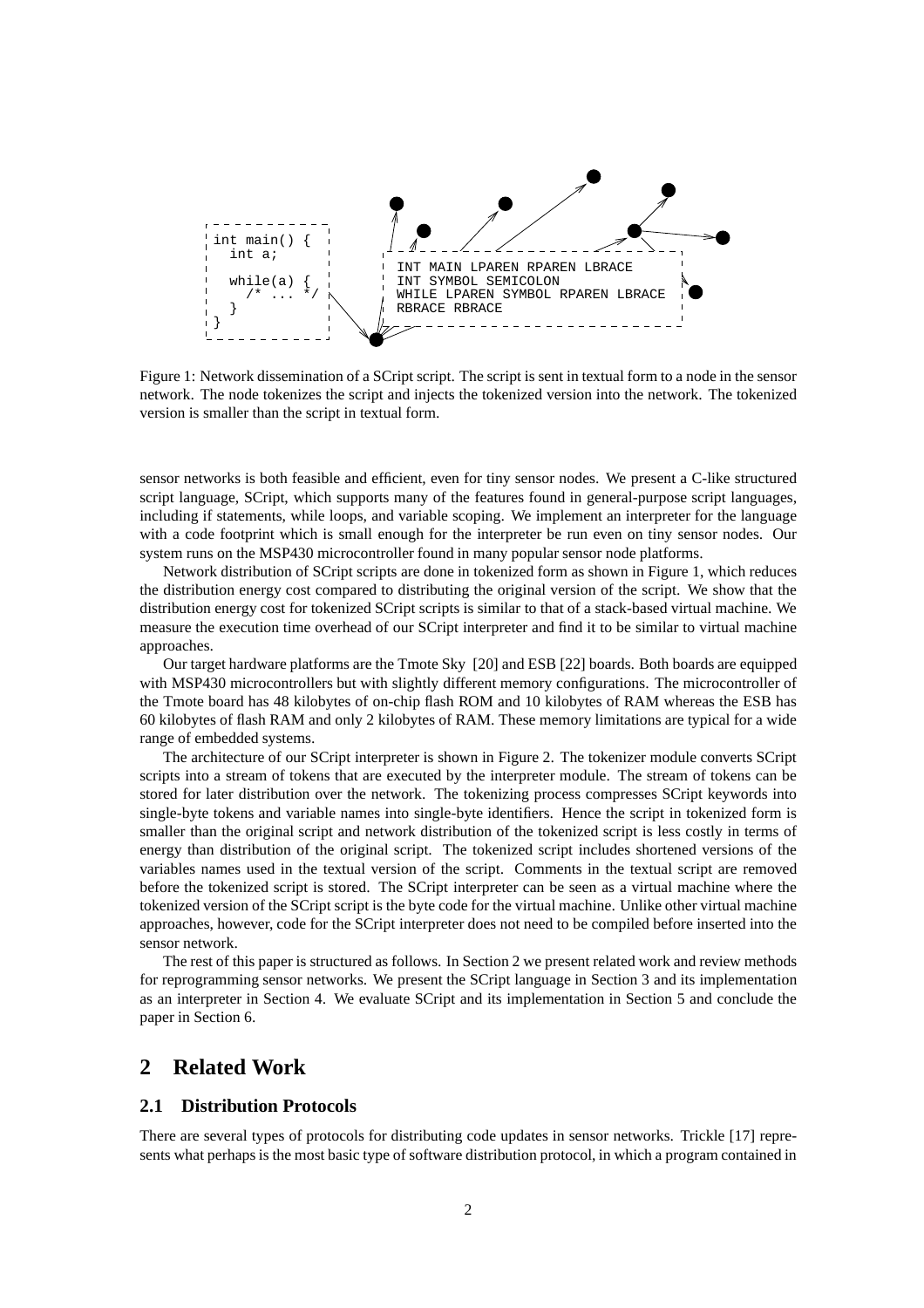

Figure 2: All sensor nodes contain the entire SCript system. The tokenizer turns the script into single-byte tokens that are interpreter by the interpreter. The tokenized script is smaller than the script in textual form because all keywords and variable names have been replaced with single-byte tokens. While it is possible to store and distribute SCript scripts in script form, scripts are distributed in tokenized form across wireless sensor networks.

a single data packet is distributed throughout the entire network. Each program is given a version number and when a node receives a program with a higher version number than what it currently has the node replaces the old version of the program with the new version. Trickle uses a mechanism called polite gossiping to avoid overloading the network with packets.

Deluge [9] adds support for multi-packet programs to Trickle. Deluge is used in TinyOS [8] to distribute an entire operating system image to a network of nodes. When a node has received an entire system image, the node replaces the current system image with the new one and reboots the system. Deluge has an average overhead in terms of number of network packets of 3.35 [9].

# **2.2 Native Code**

Methods for updating the native code running on the sensor nodes can be divided into two groups: those that require support from an underlying operating system and those that work regardless of the operating system, if any, running on the sensor nodes. Dynamic loading of native code modules typically require support from the operating system, whereas replacing or updating the entire system image can be performed without support from the operating system.

Early native code update mechanisms [9] replaced the entire system image with a new image containing the updated software. While such an approach is very flexible in that all levels of the system can be updated, the method consumes more energy than more modular approaches because of the large amounts of data that needs to be distributed throughout the network. Later developments investigate the use of binary difference and edit scripts to distribute only the differences between the new and the old system image [12, 18, 21].

Contiki [4] and SOS [7] are operating systems that, unlike TinyOS [8], support dynamic loading of native code modules. Modules in SOS are compiled to position-independent code whereas Contiki supports dynamic linking using the ELF file format [3]. Both systems provide mechanisms for interaction between loaded programs.

## **2.3 Virtual Machines**

Virtual machines have been investigated for sensor networks as an approach to reduce the distribution energy costs for software updates. The code size of the programs running on top of the virtual machine can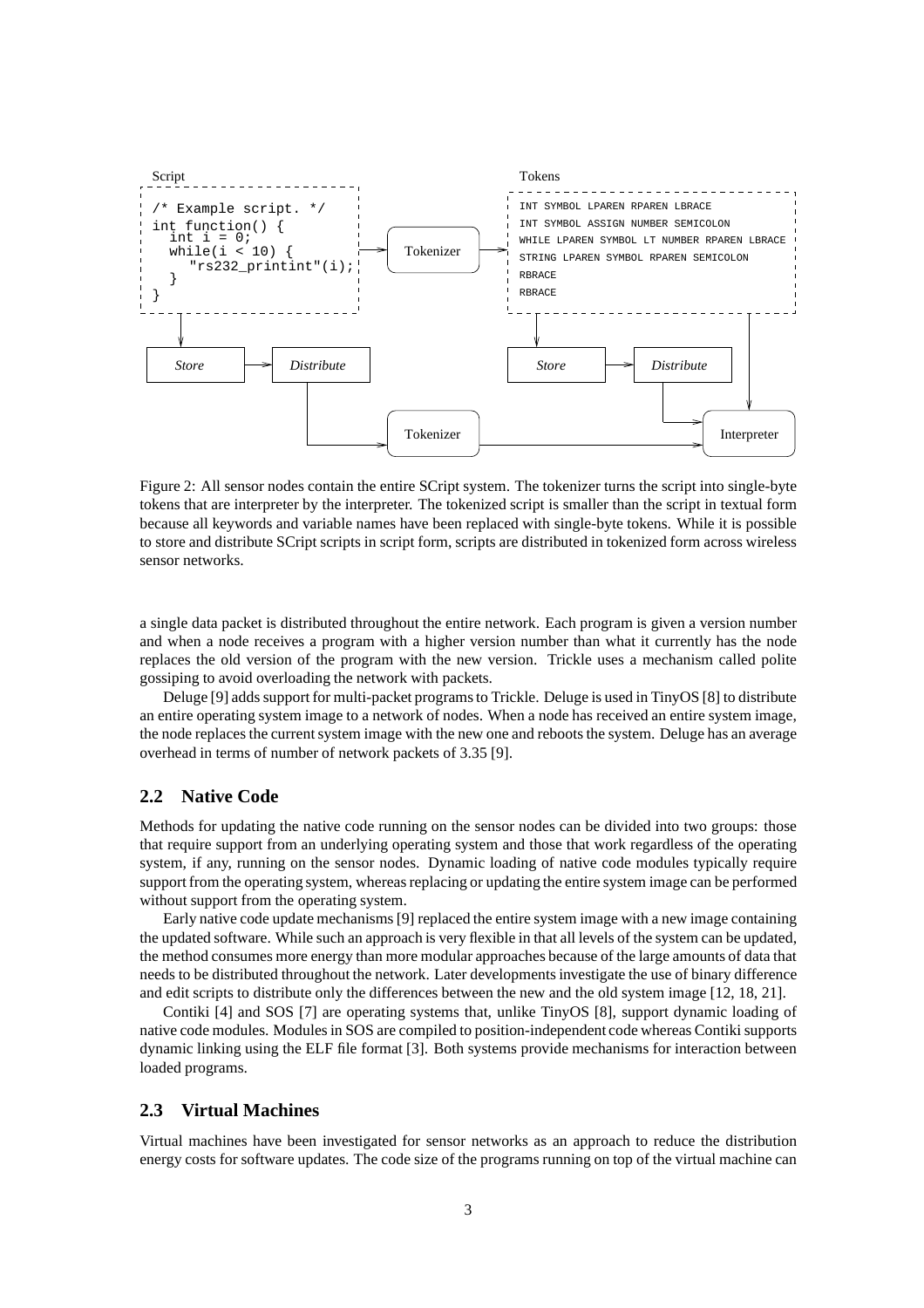be kept to a minimum since the virtual machine can be tailored to the needs of a applications for a specific domain such as sensor networks. The drawback of virtual machines is the increased execution overhead over native code.

Maté [14] was the first virtual machine specifically targeted to wireless sensor networks. Maté is a stack-based virtual machine that runs on top of TinyOS. Maté instructions are 8 bits wide. Each virtual machine instruction is executed in a separate TinyOS run-to-completion task. Levis et al. [15] have further investigated the use of application specific virtual machines (ASVMs) that are compiled for the needs of a particular application or set of applications. Other examples of stack-based virtual machines for sensor networks are DVM [1] and CVM [3]. There are also Java-based virtual machines for sensor networks: VM<sup>\*</sup> system [13] and the Contiki Java VM [3].

### **2.4 Script Languages**

Existing structured script languages are typically too large for our target platforms. The SensorWare system [2] uses a reduced version of Tcl to provide a script-based programming environment for sensor networks. However, the system is designed for sensor nodes with an order of magnitude more memory resources than our target platform; the SensorWare system occupies 180 kilobytes of memory which is many times the size of our target platform.

Rappit [6] is a development framework for scripting languages for embedded systems. Rappit uses a host environment running Python that sends commands to the embedded systems. The host environment runs on a resource-rich server system outside of the sensor network that translates commands into simpler messages that are executed by the embedded system. Tapper [23] is a command language and lightweight stack-based script engine for sensor nodes built with Rappit. The Tapper language provides primitives for accessing hardware devices such as analog to digital converters and for sending and receiving radio packets. Both Rappit and Tapper do, however, require assistance from a host system for interpreting the commands. SCript interprets and executes scripts directly on the target systems. Furthermore, unlike the terse command languages of Rappit and Tapper, the SCript language is designed to be a structured programming language.

# **3 The SCript Language**

SCript is an imperative programming language that is designed to be similar to C so that programmers quickly can get familiar with the language. A SCript program looks very similar to a C program, as can be seen in Figure 3. SCript supports iteration statements (while loops), selection statements (if statements), function calls, and arithmetic expressions. The SCript grammar is shown in Figure 4.

SCript allows scripts restricted access to native functions, variables, and memory locations. Native functions and variables are accessed from a SCript script by using the textual name of the native function or variable enclosed in double quotes. The underlying system must provide the SCript interpreter with a symbol table with pointers to functions or variables along with their textual names so that the SCript interpreter can lookup names at run time. The symbol table may be either automatically generated at compile time or manually constructed by the system developer. SCript scripts can only call native functions whose names are in the symbol table. The symbol table can therefore be used to restrict access for SCript scripts. To restrict memory access from the SCript scripts, the SCript interpreter holds a list of allowed memory locations and does not allow access to other locations.

SCript use a single data type for representing both integers and pointers. This helps to keep the language simple enough to implement on memory-constrained embedded systems while providing a mechanism for accessing any allowed memory address in the system. Pointer arithmetic is defined in SCript so that a pointer expression can address individual bytes. A limited form of array addressing, which only allows for integer arrays, is supported.

A SCript program consists of one or more functions. SCript functions take a variable number of parameters and must be defined before they can be called. Program execution always starts at the main function, which must be the last function to be defined. Native functions can be called without being defined or declared.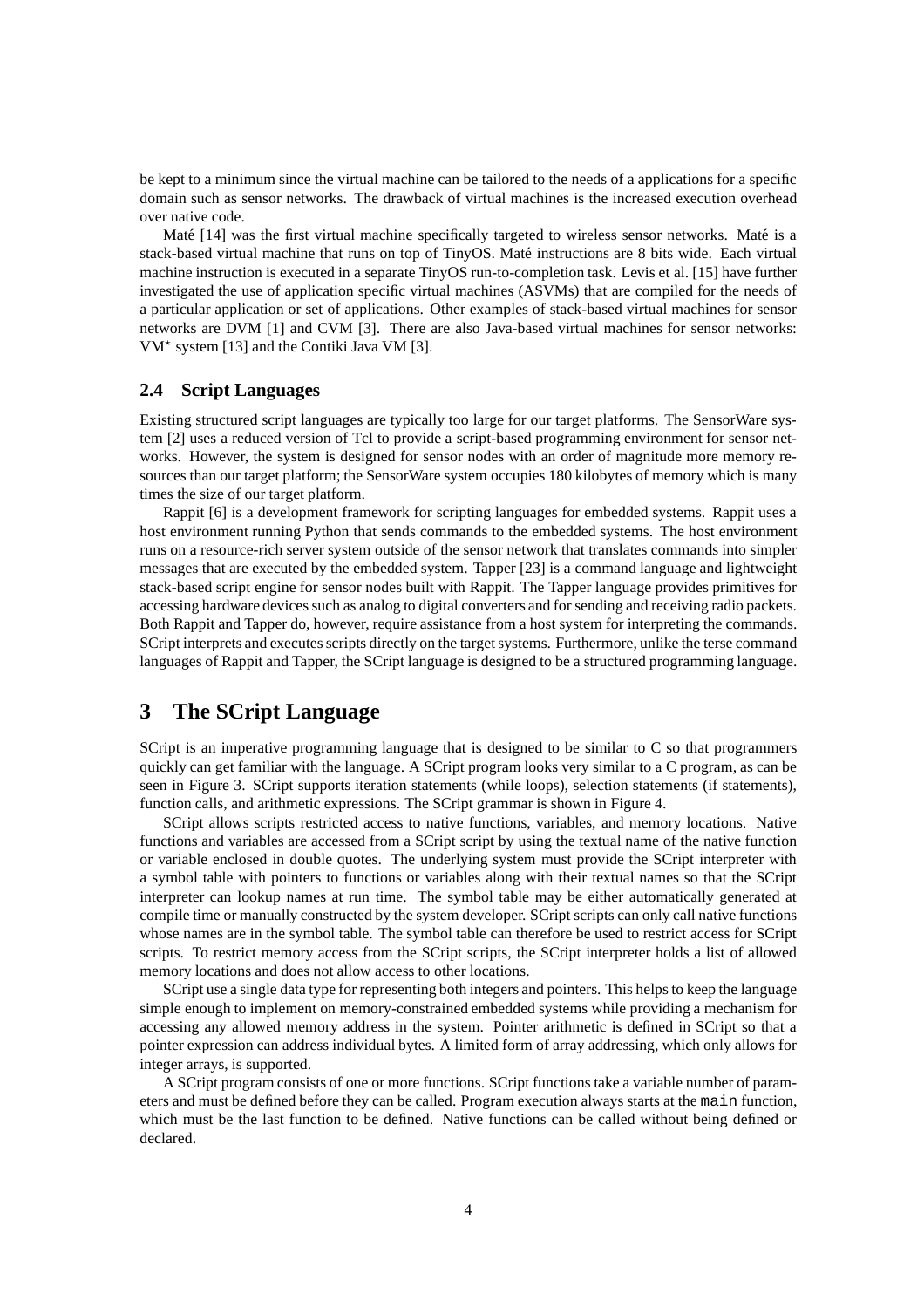```
int global var = 3;void function(int a) {
  /* Call to the native function
     print int: */"print_int"(a);
}
/* Execution starts with the
   main function. */
void main() {
  int i;
  i = 0;while(i < global_var) {
    if(i \frac{1}{2} 2 == 0) {
      function(i);
    }
    /* Addition of the native
       variable increase. */
    i = i + * "increase";
  }
}
```
Figure 3: An example SCript script.

A SCript script is contained in a single file. On the sensor node the script file may not need to be physically stored as a file but can reside in RAM, ROM, or on an external memory. The current implementation does only handle scripts that are stored in immediately addressable ROM or RAM. SCript can also run in an interactive mode where language statements can be entered by a user that is either over a network or through direct connection to the device running SCript. The interactive mode is intended for using SCript as a debugging language. In interactive mode, functions cannot be defined and while loops are not supported.

Comments in SCript are denoted as in  $C/C++$ , and Java. Multi-line comments begin with "/\*" and end with "\*/". Single-line comments begin with "//" and end at the end of the line.

# **3.1 SCript Statements**

SCript has four statements: selection statements, iteration statements, function calls, and a conditional blocked wait statement. Statements are executed in the order they are defined within a function. Multiple statements are grouped together in a compound statement. A compound statement begins with a left brace  $('{''}$ ) and ends with a right brace  $(''$ ). Expressions in SCript are made up of numbers, variable names, calls to SCript functions and native functions, and arithmetical operators. Functions can take a variable number of parameter and may return a value. Variables can be declared globally or locally. Global variables are accessible from all functions in a SCript script whereas local variables only are accessible in the scope in which they are declared. Variables must be declared before they are used.

# **3.1.1 Selection and Iteration Statements**

SCript has one selection statement and one iteration statement: the if and while statements. The if statement takes a conditional expression and one or two compound statements, called the primary and secondary compound statement. The secondary compound statements is optional and if it exists it is separated from the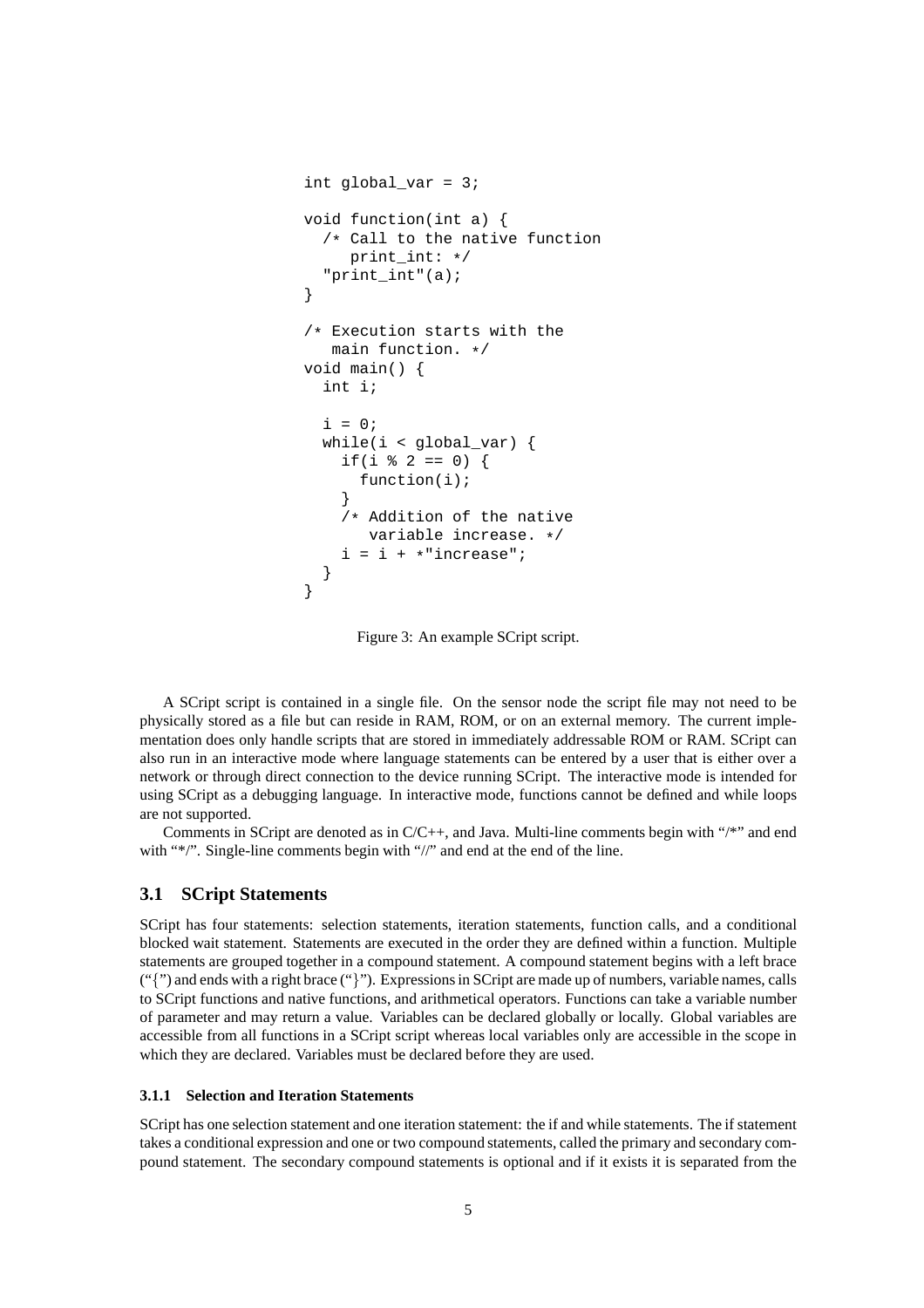```
script := (varded \mid function) + .function := type symbol "(" ( parameters ) ")" compound .
type := "int" | "void" .
parameter := type symbol
parameters := parameter ( " , " ) parameter ) *.
compound := "\{" statement* "\}" .<br>vardecl := type varinit ( "," v
vardecl := type varinit ( "," varinit )* "i".<br>varinit := symbol ( "=" expression )?.
           := symbol ( "=" expression )? .
statement := compound |
              vardecl |
               "if" "(" expression ")" compound ( "else" compound )? |
               "while" "(" expression ")" compound |
               "wait" "(" expression ")" ";" |
               symbol ( "[" expression "]" )? "=" expression ";" |
               string ( "[" expression "]" )? "=" expression ";" |
               symbol "(" ( arguments )? ")" ";" |
              string "(" ( arguments )? ")" ";" .
arguments := expression ( "," expression )* .
expression := condition ( ("<-| ">-" | "==") condition )?.
condition := term ( ( "+" | "-" | "&" | "|" | "<<" | ">>" ) term )? .
term := factor ( ("*" | "/" | "*" ) factor )?.
factor := number | varfactor | "*" factor | "&" string |
               "(" expression ")" .
varfactor := symbol ( "(" arguments ")" )?
               string ( "(" arguments ")" )? .
```
Figure 4: The SCript grammar in EBNF format. For brevity the rules for the terminals symbol, string, and number are not included.

primary compound statement by the keyword "else". Depending on the value of the conditional expression the primary or secondary compound statement is executed.

The while statement takes a conditional expression and a single compound statement. If the conditional expression evaluates to non-zero the compound statement is executed. When the compound statement has been executed the conditional expression is reevaluated and the compound statement is executed again if the value of the conditional expression is non-zero. The process is repeated until the conditional expression evaluates to zero.

#### **3.1.2 Functions**

Functions in SCript take zero or more parameters. Functions must be defined before they can be used. Functions can return integer values and function calls can be part of arithmetic expressions. Function arguments are passed by value.

The function with a name of "main" is special in SCript. The main function is where execution starts when a SCript script is run. The main function must always be defined as the last function in a script. Functions or variables defined below the main function are never executed by the SCript interpreter.

#### **3.1.3 Conditional Blocking Wait**

SCript has a conditional blocking wait statement which allows SCript programs to block while a conditional expression is zero. Program execution does not continue until the conditional expression turns non-zero. The conditional blocking wait is modeled after the conditional blocking wait mechanism from protothreads [5]. The SCript conditional blocking mechanism is different from blocking wait mechanisms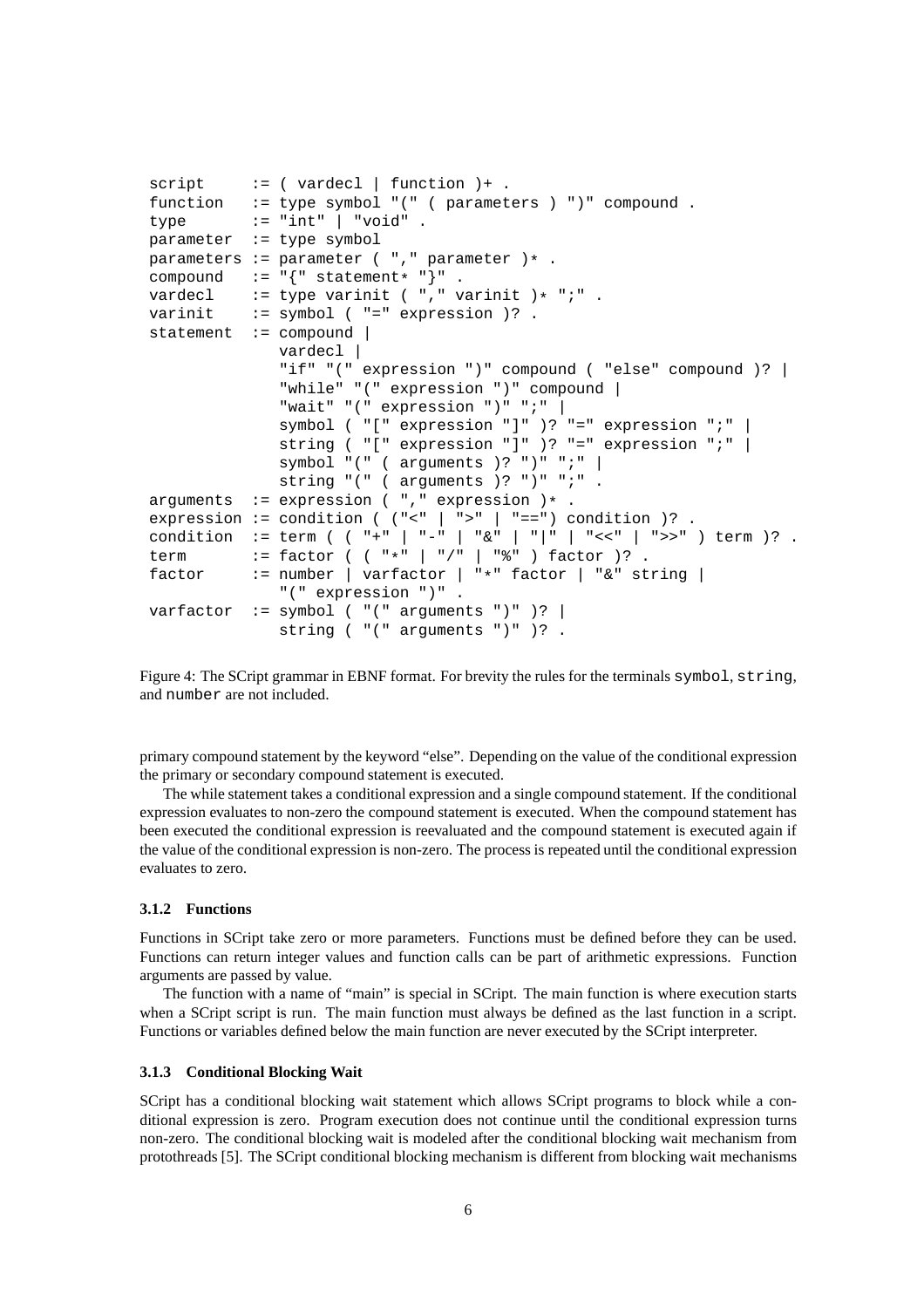in other programming systems in that it does not require the program to do any setup before invoking the conditional blocked wait statement. In contrast, the  $VM^*$  programming environment [13] requires four lines of code and two local variables to perform a conditional blocked wait operation.

#### **3.1.4 Arithmetic Expressions**

Arithmetic expressions in SCript are made up of numbers, variables, function calls, and mathematical operators. The precedence of the operators follow the standard mathematical notational precedence conventions. Parentheses can be used to change the precedence within an expression. In addition to addition, subtraction, multiplication, and division, SCript also currently supports bit-wise boolean or and and, C's bit shifting operators, the equality operator, and the less-than and greater-than relational operators. Additional operators may be added in the future.

#### **3.1.5 Variables**

Variables are either declared globally at the top of the script program or locally at the beginning of a compound statement. The global variables are visible in all functions defined by the SCript script, whereas the scope of the local variables is within the compound statement where they are declared. It is possible to declare two or more variables with the same name. If so, the last declared variable will be used until its scope is left.

# **3.2 Accessing Native Variables and Calling Native Functions**

SCript supports getting and setting native variables, as well as calling native functions from within SCript programs. SCript programs can take the address of native variables and write data to them. However, only a single data type, the native integer data type, is currently supported. Native functions that are called from SCript programs can take up to four arguments. All arguments must be the of the native integer data type.

Native variables and functions do not need to be declared by the SCript program before they are used. Instead, SCript use double quotes around the names of native functions or variables to distinguish them from SCript functions or variables. Like C, the address of a native function or variable can be taken by using the ampersand operator. The value of a native variable is accessed by using the asterisk operator in front of the variable name. Native functions are called just like SCript functions, but with double quotes surrounding the name of the native function. The example code in Figure 3 both calls a native function (print int()) and accesses a native variable (increase). By using pointer arithmetic, SCript scripts can also access memory locations other than those pointed to by native variables. The SCript interpreter may, however, restrict memory access for SCript scripts.

# **3.3 Language Extensions**

In addition to the core language constructs, SCript provides a set of language extensions targeting the special needs for sensor network programming. Common operations when programming sensor nodes are accessing sensors, sending and receiving data from other nodes on the network, and managing timers. SCript provides functions for all these operations. The purpose of adding these functions as language extensions rather than by using the native function interface is to reduce the size of the tokenized SCript scripts and to increase the execution time efficiency of SCript scripts.

# **4 The SCript Interpreter**

We have implemented the SCript interpreter on top of the Contiki operating system [4]. Contiki is an event-driven operating system for tiny sensor nodes with a small memory footprint. Contiki provides a multi-threading library which we use to implement the SCript interpreter. SCript runs as a Contiki process with the interpreter running in a separate thread. The interpreter thread is scheduled by the SCript process. After scheduling the interpreter thread the SCript process posts a continuation event to itself, thus making sure that Contiki will call the SCript process after handling other events in the system.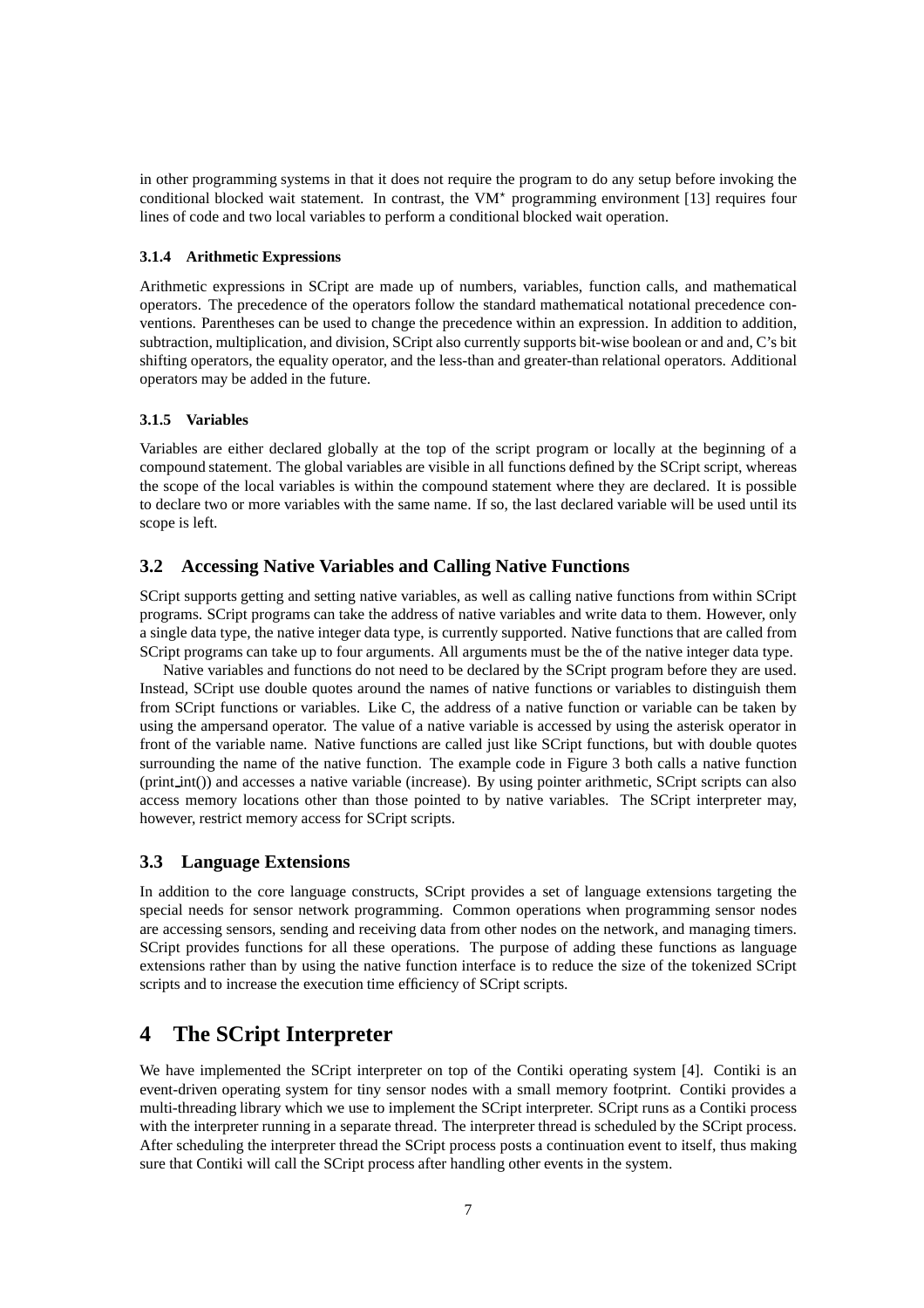We implement the SCript interpreter using a standard recursive descent parser, directly implemented in C. While tools such as Yacc [11] would make both development of the tokenizer and the parser easier and the run-time efficiency better, the code produced by such tools requires too much code space and data memory to be useful in memory-constrained embedded systems. To quantify this, we compiled a reduced version of the SCript grammar with the Bison, the GNU version of Yacc. This resulted in a 15 kilobytes large object code file. Furthermore, the code produced by Bison allocates tens of kilobytes of memory with either the C malloc() or alloca() functions. This is not possible on our target system since it has only a few kilobytes of RAM.

The current implementation of the SCript interpreter reads SCript scripts from ROM or RAM. It is currently not possible to store scripts in an external location such as an external EEPROM or a serial flash ROM. However, there is nothing in the design of the interpreter that prevents scripts to be stored at other locations. Future versions of the interpreter may include this functionality.

## **4.1 Tokenization**

The tokenizer translates the textual representation of a SCript script into a stream of single-byte tokens that are executed by the SCript interpreter. The tokenizer removes all comments from the code before the tokens are delivered to the interpreter. The tokenizer recognizes all SCript operators, strings, and symbols (variable names).

## **4.2 Storage for Variables**

During execution, SCript variables are stored on the symbol stack. An entry on the symbol stack contains three fields: a pointer to the symbolic name of the variable, the length of the symbolic name, the type of the variable, and the value of the variable. The name of the variable is not directly stored on the stack, but only a reference to the variable name. Variables can be either integer variables or functions. The variable type is used to ensure that function calls only are able to call defined functions and not integer variables.

When the interpreter finds a variable declaration in the SCript program the interpreter allocates a new entry on the symbol stack. The name of the entry is set to point to the location in the script where the symbolic name of the variable is declared. Scoping of variables is implemented by saving the symbol stack pointer when it starts executing a compound statement. The symbol stack pointer is restored when the compound statement has been executed. This ensures that any variables declared within the compound statement are removed from the symbol stack when execution of the compound statement has completed.

The memory for the symbol stack is statically allocated when the SCript interpreter is compiled. The maximum number of variables that can be used by SCript programs is a compile time option.

#### **4.3 Execution of SCript Statements**

The interpreter thread yields after executing a statement in order to allow other Contiki programs to run. The Contiki interface module posts a continuation event to itself when the interpreter thread has yielded so that the SCript interpreter will run immediately after Contiki has processed other events in the system.

#### **4.3.1 The Token Pointer**

The tokenizer provides a function for obtaining and setting a pointer within the stread of tokens, called the token pointer. The interpreter can only set the token pointer to a value that it previously obtained from the tokenizer and cannot increase or decrease the token pointer. The interpreter uses the token pointer when executing while loops, if statements, and function calls.

#### **4.3.2 Arithmetic Expressions**

Arithmetic expressions are executed by parsing the expression with the recursive descent parser. Expressions are evaluated as they are parsed and when the entire expression has been parsed the interpreter has the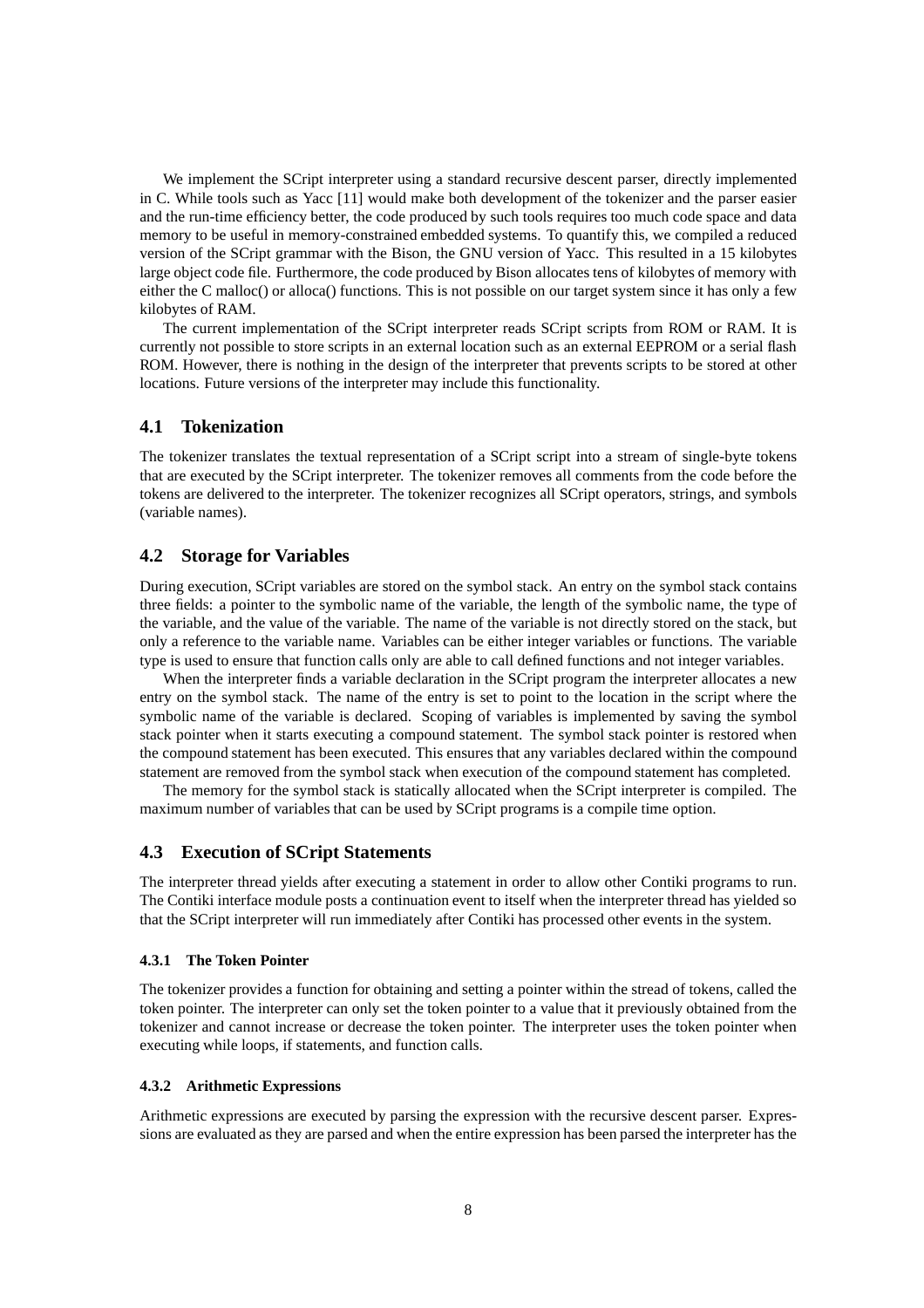result of the expression. Expressions can contain regular numbers, SCript script variables, native variables, and calls to both SCript script functions and native C functions.

#### **4.3.3 If Statements**

If statements consist of three parts; a conditional expression, and a primary and a secondary compound statements. The primary compound statements is executed if the conditional expression evaluates to true. The secondary compound statement is optional is executed is the conditional expression evaluates to false.

If statements are executed by first evaluating the conditional expression of the if statement. If the expression evaluates to non-zero the primary compound statement, which directly follows the conditional expression, is executed. If the conditional expression evaluates to zero, the primary compound statement following it is skipped. If the conditional expression evaluates to zero the primary compound statement is skipped and the secondary is executed.

Skipping a compound statement is done by reading the tokenized data stream while counting the number of right and left braces. The counter is increased for every left brace and decreased for every right brace. If the counter reaches zero an entire compound statement has been skipped. Counting braces ensures that nested compound statements are correctly accounted for.

#### **4.3.4 While Loops**

To execute a while loop, the interpreter stores the token pointer before evaluation the while statement's conditional expression. This is done so that the interpreter can reevaluate the conditional expression. Next, the conditional expression is evaluated. If it evaluates to non-zero, the compound statement following the conditional expression is executed. When the compound statement has been executed, the saved token pointer is restored and the conditional expression is reevaluated. The compound statement is executed again if the expression evaluates to non-zero, and the process is repeated as long as the conditional expression evaluates to non-zero. If the conditional expression evaluates to zero the compound statement of the while statement is skipped by using the same procedure as in the execution of the if statement.

#### **4.3.5 Function Calls**

Function calls are executed by storing and restoring the token pointer. To execute a function call, the interpreter looks up the name of the function on the symbol stack. The symbol stack contains the names of all functions that have been defined by the script, together with the token state at the point that the function was defined. When executing a function call, the interpreter first saves the token state at the function call and sets the token state to the value found on the symbol stack. When the called function returns, the token state is restored. To support nested function calls, the interpreter saves the token state on the native C stack.

#### **4.3.6 Conditional Blocking Waits**

Conditional blocking waits consist of a single conditional expression. The script should not continue its execution if the conditional expression evaluates to zero. The naive implementation of the conditional blocking wait statement is to enter a busy-wait loop, continuously reevaluating the conditional expression until is evaluates to non-zero. This would, however, make it impossible for the operating system to turn the microcontroller into sleep mode thus wasting valuable energy.

To allow the operating system to put the microcontroller to sleep, the SCript interpreter sets a flag indicating that the script is waiting in a conditional blocked wait. This flag is inspected by the Contiki interface module which can cause its process to wait for incoming events rather than to post a continuation event to itself.

The interpreter executes conditional blocking wait statements by storing the token pointer before evaluating the conditional expression. If the conditional expression evaluates to zero the interpreter sets the waiting flag and yields the interpreter thread. Timers and incoming packets will cause events to be posted to the SCript interpreter process thus invoking the interpreter to reevaluate the conditional statement. This implementation of the SCript conditional blocking wait statement ensures that the microcontroller can be put to sleep during conditional blocked waiting statements.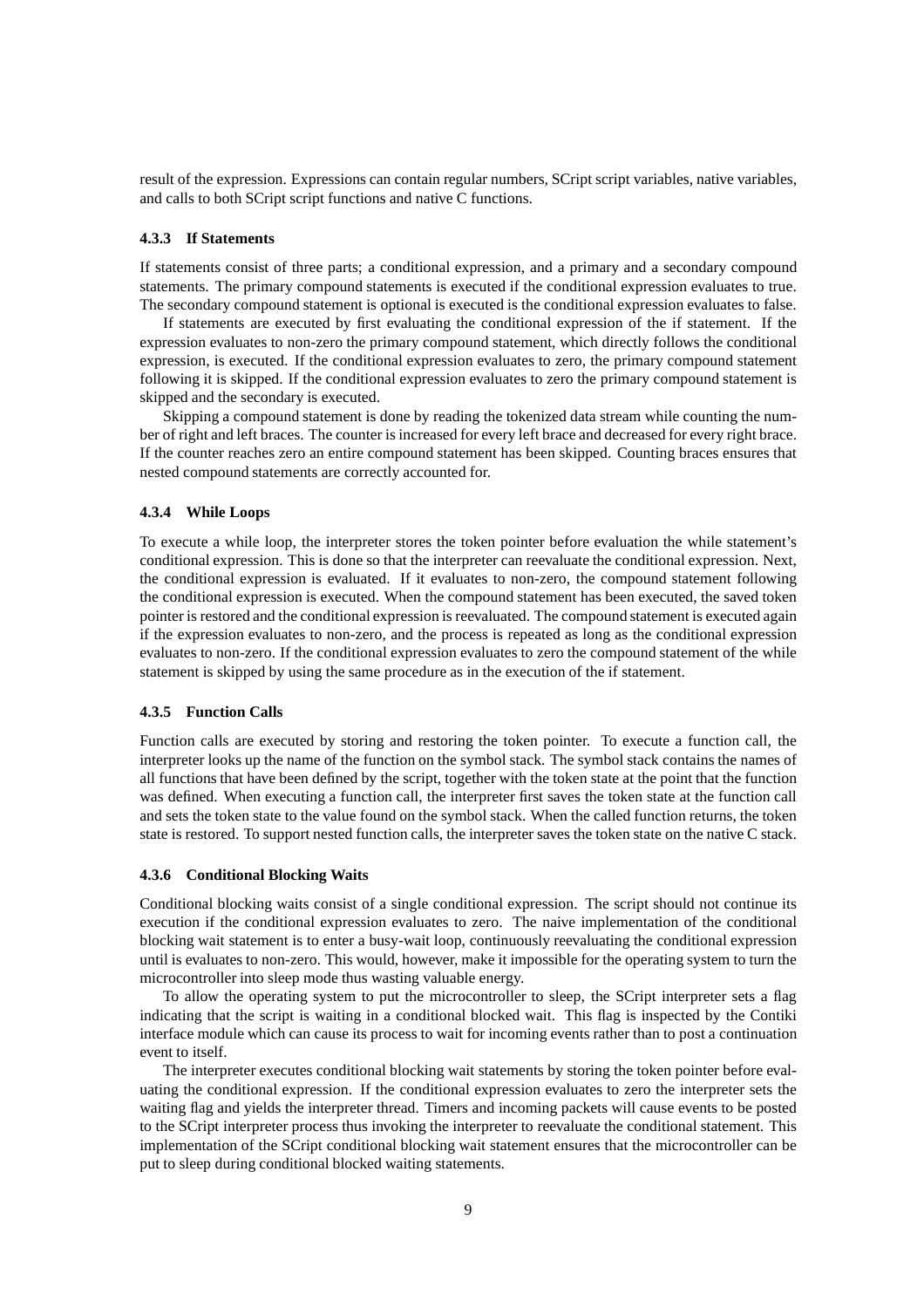## **4.4 Accessing Native Functions and Variables**

To access native variables and functions from within the SCript script the SCript interpreter uses a list of string representations and addresses of all native variables or functions that are available in the system. Since Contiki already includes a table of all symbols in the Contiki core [3], the SCript interpreter uses this symbol table when looking up names of native variables or functions. To execute a call to a native function or an access to a native variable, the interpreter performs a Contiki symbol table lookup. Thus the execution time of the symbol table lookup determines the speed at which native variables or functions are accessed. The Contiki symbol table is implemented as a binary search which makes lookups fast.

The SCript interpreter keeps a list of memory ranges that SCript scripts are allowed to access. SCript scripts cannot access memory outside of the allowed ranges. Moreover, SCript scripts cannot call native functions other than those found in the symbol table. By providing the SCript interpreter with an alternative symbol table it is possible to restrict access to native functions as well.

# **4.5 Storing the Tokenized Data Stream**

The tokenized data stream can be stored in memory for network distribution or for later execution. The tokens are stored as single bytes in a token array which can be either in RAM or ROM. Strings are stored verbatim in the token array. Names of SCript variables are not stored verbatim. Rather, during the process of storing the tokenized data stream each variable is assigned a numerical value that is unique within the variable's scope. This value is stored in the token array rather than the symbolic name of the variable. To be able to assign unique numbers to each variable, the storage module has knowledge of SCript scoping rules.

## **4.6 Required Operating System Components**

The SCript interpreter makes use of two modules provided by the Contiki operating system: the symbol table and the multi-threading library. Neither of these modules are specifically tied to Contiki but can be used independently. The SCript language extensions use Contiki timers and functions for sending and receiving packets. By reimplementing the language extension functionality as stub functions, and by breaking out the thread and symbol table modules from the Contiki code based, we were able to port the SCript interpreter to run as user process under FreeBSD in a few minutes.

# **5 Evaluation**

We use three programs to evaluate SCript: a simple program for blinking the on-board LEDs, an implementation of the Surge protocol [16], and an implementation of the Trickle network dissemination protocol [17]. We implemented the three programs both as Contiki programs in C and in SCript. The SCript implementation of Surge is shown in Figure 5. We compile our code with the MSP430 port of the GCC compiler version 3.2.3. We measure execution time on a MSP430 microcontroller clocked at 2.4576 MHz. We setup a timer interrupt that increases a counter every millisecond. To measure execution time we record the value of the timer before and after invoking the function to be measured and compare the two timer values. For every measurement, we invoke the function 100 times and calculate the average execution time.

## **5.1 Program Size**

We compare the size of the three programs in textual script format, in tokenized format, compiled to CVM [3] byte code, and for the same program implemented as Contiki program and compiled to MSP430 machine code. To produce CVM byte code, we instrumented the SCript interpreter to produce byte code during parsing of the SCript scripts. The CVM is a regular stack-based virtual machine with single-byte operators. We extended the CVM with the possibility to call native code functions using the textual name of the native function. Table 1 shows the resulting program sizes for the three programs. The size of the textual script includes all comments in the code. We see that the size of the tokenized program is on par with that of the MSP430 machine code size and the CVM byte code.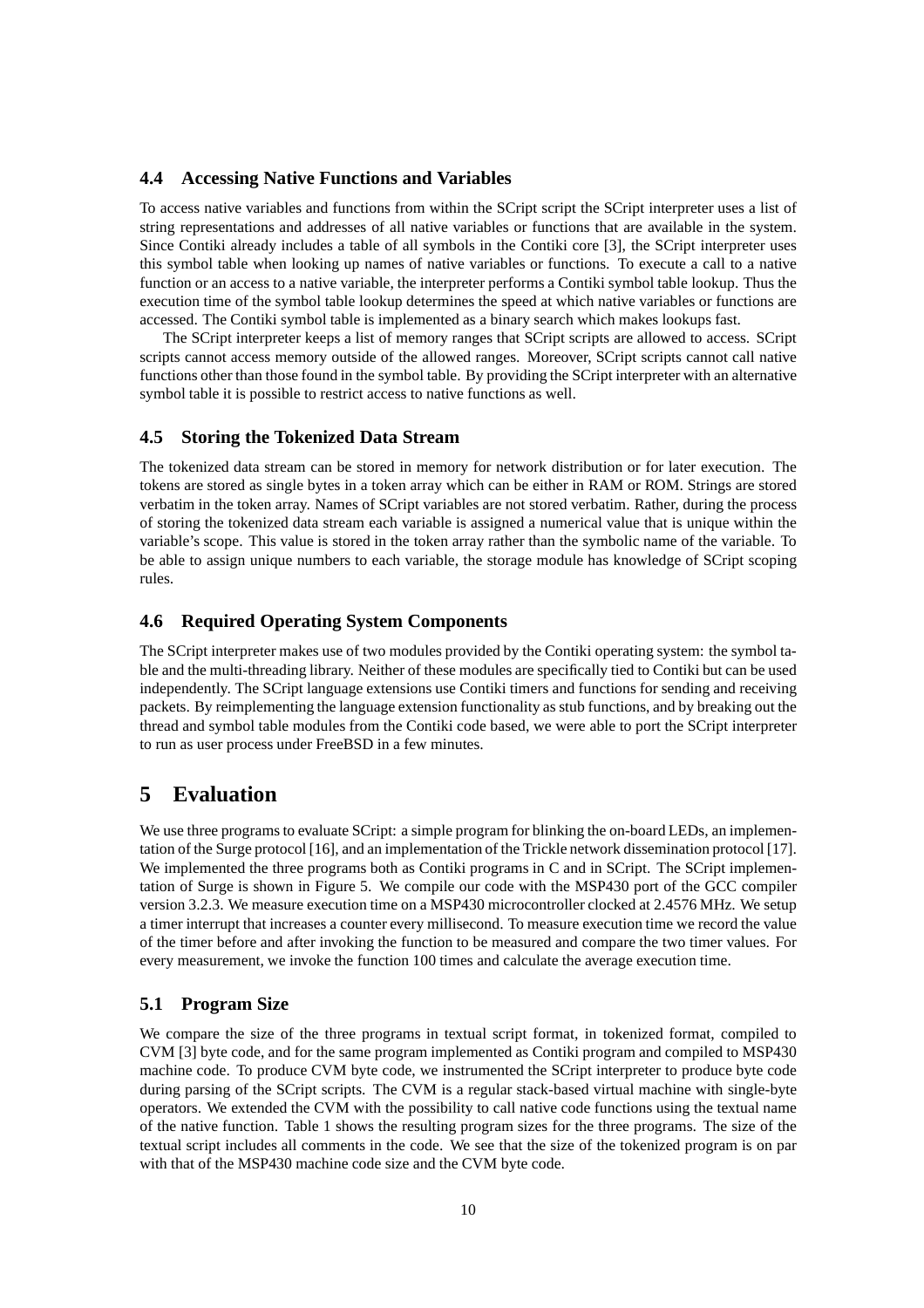```
void surge(int base) {
  while(1) {
    // Set timer 0 to 2 seconds
    timer(0, 10 * 2);
    // Wait until either a packet is
    // received or timer 0 expires
    wait(received() | expired(0));
    if(expired(0)) {
      int sensor_data;
      timer(0, 0); // Reset timer 0
      sensor data = sensor(0);
      packet[0] = 1; // Packet type,
      packet[1] = sensor_data; // data
    }
    if(received()) {
      if(base) {
        "rs232_printint"(packet[1]);
      }
    }
  }
}
```
Figure 5: Example implementation of Surge in SCript.

| Script      | Script size |     | Tokenized size   CVM code size | MSP430 code size |
|-------------|-------------|-----|--------------------------------|------------------|
| LED blinker | 163         | 99  | 69                             |                  |
| Surge       | 513         | 167 |                                | 62               |
| Trickle     | 379         | 448 | 352                            |                  |

Table 1: Size in bytes of the script, the tokenized script, the compiled CVM code, and the native MSP430 code for three programs.

## **5.2 Execution Overhead and Energy Costs**

#### **5.2.1 Tokenization Overhead**

When a SCript script is inserted in a sensor network, the first node that gets the script tokenizes the script into a token stream which is redistributed across the network. In networks with a base station, the scripts can be tokenized by the base station. Tokenization is done once for every program to be distributed across a network. We measured the execution time for the tokenization process for the Surge and Trickle programs. Tokenization of the Trickle program, the largest of the three programs, takes 0.2 seconds while tokenization of the Surge program takes only 0.04 seconds.

#### **5.2.2 Interpretation Overhead**

We measure the execution time for nine simple SCript statements: SCript function call, native function call, pointer arithmetic and indexing, variable addition and assignment, variable multiplication and assignment, array indexing, an empty if statement, constant addition and variable assignment, and variable assignment. Table 2 shows the results of the measurements. We see that the execution time of tokenized SCript state-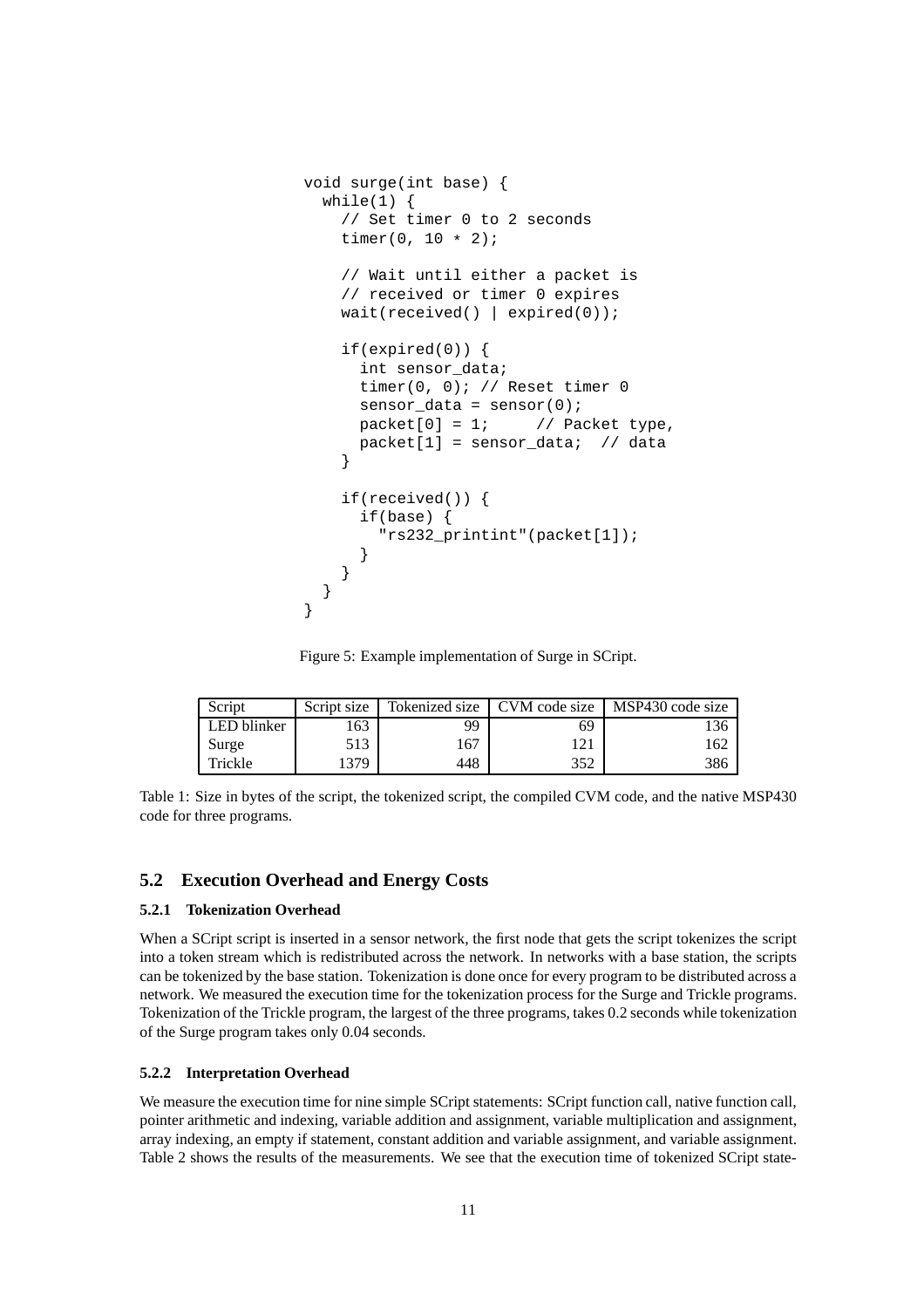|                            | Execution time, | Execution time. | Tokenized, | <b>MSP430</b> | Speed | Tokenized | <b>MSP430</b> | Size  |
|----------------------------|-----------------|-----------------|------------|---------------|-------|-----------|---------------|-------|
| SCript statement           | script (ms)     | tokenized (ms)  | CPU cycles | cycles        | ratio | size      | size          | ratio |
| function(a);               | 0.66            | 0.11            | 274        |               |       |           |               |       |
| "native" $(a)$ ;           | 0.23            | 0.091           | 224        | 10            | 22:1  | 13        | 8             | 1.6:1 |
| *(" $array" + 1) = a;$     | 0.24            | 0.083           | 204        | 9             | 23:1  | 16        | 12            | 1.3:1 |
| $a = b + c$ ;              | 0.55            | 0.082           | 203        | 10            | 20:1  | 6         | 12            | 1:2   |
| $a = b * c$ ;              | 0.55            | 0.081           | 200        | 20            | 10:1  | 6         | 26            | 1:4.3 |
| $a[1] = b;$                | 0.41            | 0.072           | 176        | 9             | 20:1  | ⇁         | 12            | 1:1.7 |
| if(a) $\{ \}$ else $\{ \}$ | 0.29            | 0.068           | 168        | 5             | 34:1  | 9         | 8             | 1.1:1 |
| $a = 1 + 2$ ;              | 0.28            | 0.046           | 113        | 3             | 38:1  | 6         | 6             | 1:1   |
| $a=0$ ;                    | 0.25            | 0.035           | 85         | 3             | 28:1  | 4         | 6             | 1:1.5 |

Table 2: Execution time for nine basic SCript statements.

ments is between 10 and 38 times that of the native code equivalents. This is on par with the Maté virtual machine, which reports a 35 times slowdown [14]. For comparison, the execution of a non-tokenized versions of the same statements is five times that of the tokenized version. The size of the tokenized statements is about the same as the same statements in native code. However, the actual size of these statements in a native program is expected to be slightly smaller on average as a C compiler is able to optimize code across several statements.

To estimate the efficiency of executing a program in tokenized form compared to executing a program in script form we measured the execution time for the Surge script from Figure 5 both in tokenized form and in script form. The execution time of the program in tokenized form is 0.007 ms and the execution time of the program in script form 0.03 ms which is four times longer. From this we can conclude that tokenization is the most expensive operation in the SCript system. In comparison, we measured the the execution time of the Surge protocol implemented in C and compiled to native MSP430 code to be 0.0007 ms which is one tenth of the execution time of the tokenized Surge script.

#### **5.2.3 Energy Costs**

We define the energy costs of a program to be the sum of the energy cost of distributing the program and the energy cost of executing the program. Typically, the distribution energy costs are much higher than the execution energy costs [3]. We use the energy model from Dunkels et al. [3] to give estimates for the energy consumption of reprogramming a single sensor node with a SCript script. The model is based on measurements of the radio hardware on the Tmote Sky board together with the approximate overhead of the Deluge network code dissemination protocol [9]. With this model, an approximate lower bound on the energy cost for receiving the Surge program in Figure 5 3 mJ. We calculate an approximation of the energy consumption of one iteration of the Surge program by multiplying the power consumption of the Tmote Sky board with the microcontroller running [3] with the execution time of the tokenized Surge script. We find that lower bound of the network distribution energy is equal to the execution energy of 65000 iterations of the tokenized version of the Surge script. Thus the energy for executing the script is much smaller than distribution energy consumption.

#### **5.3 Memory Footprint**

Table 3 shows the memory footprint of the modules of the SCript interpreter. The RAM footprint of the interpreter is the total memory usage; the SCript interpreter does not allocate any dynamic memory. The largest part of the RAM footprint is the stack of the SCript interpreter thread. The required size of the stack depends on the structure of the scripts that the interpreter will be executing. This cannot be predetermined unless all scripts that the interpreter ever will run are analyzed beforehand. Scripts with many nested compound statements and function calls will need a larger stack. To accommodate a wide range of different scripts we intentionally overprovision the stack. To come up with an estimate of the required stack size we measured the amount of stack space used for our three programs and found that they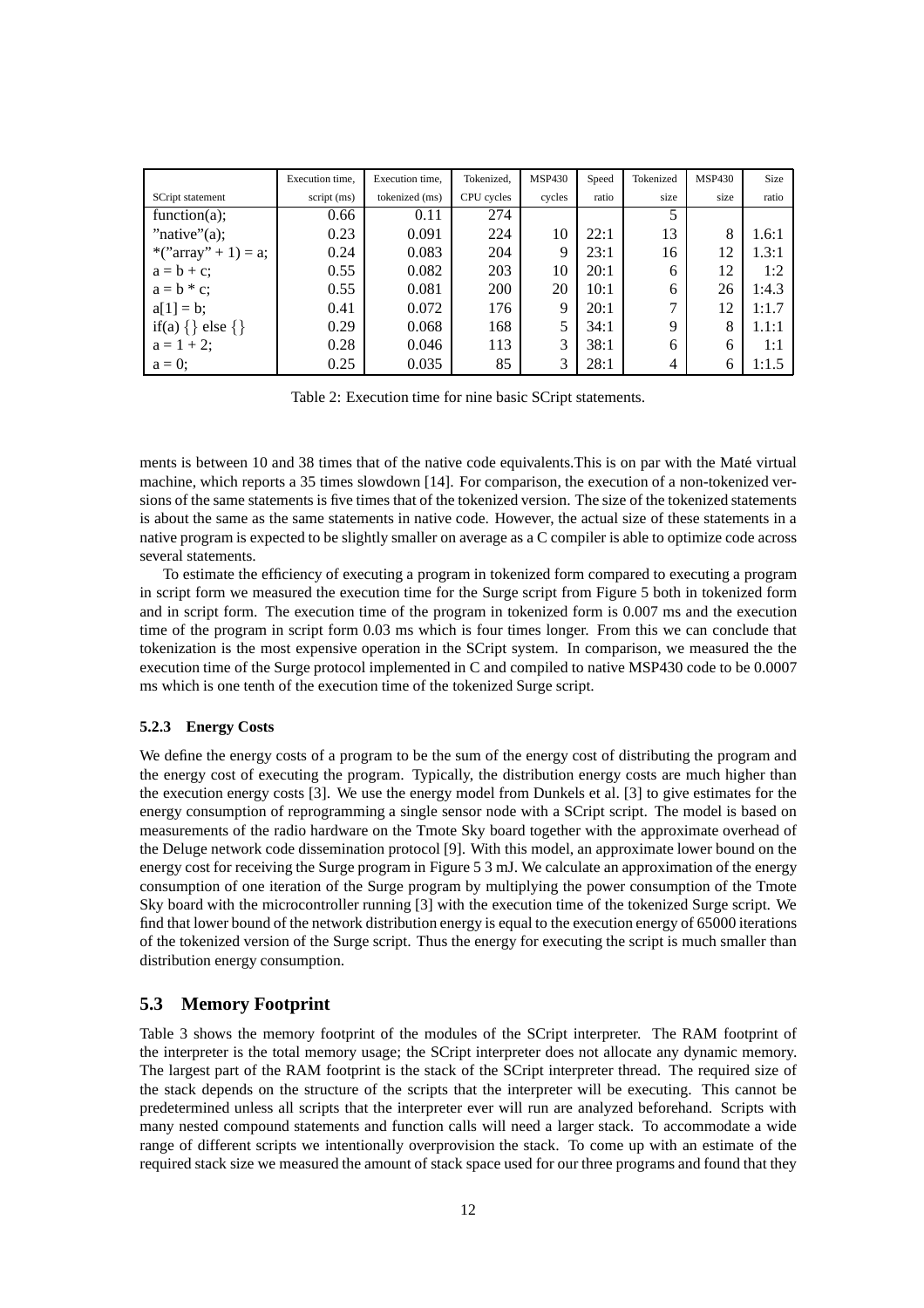| Module                          | ROM footprint | RAM footprint |  |
|---------------------------------|---------------|---------------|--|
| SCript interpreter              | 2954          | 42            |  |
| SCript thread stack             |               | 266           |  |
| SCript symbol table             | 272           | 60            |  |
| Script tokenizer                | 1384          | 8             |  |
| Pre-tokenizer                   | 600           | 24            |  |
| Contiki interface               | 174           | 12            |  |
| <b>Total SCript interpreter</b> | 5384          | 372           |  |
| SCript packet interface         | 86            | 4             |  |
| SCript packet buffers           |               | 64            |  |
| SCript timer interface          | 92            | 32            |  |
| <b>Total SCript extensions</b>  | 178           | 100           |  |
| Contiki multi-threading         | 284           | 6             |  |

Table 3: Memory footprint for the SCript interpreter, the SCript extensions, and the Contiki multi-threading library.

required a maximum of 130 bytes. To allow for larger scripts, we set the stack size to twice of that: 260 bytes. The additional six bytes are used for housekeeping variables.

The memory footprint of the SCript interpreter is similar to that of most virtual machines designed for sensor networks. The ROM footprint of the Maté machine [14] is 7 kilobytes and the RAM footprint 602 bytes. DVM [1] has a ROM footprint of 13 kilobytes and the footprint of the VM<sup>\*</sup> environment is between 5 and 10 kilobytes. The VM<sup> $\star$ </sup> RAM footprint is between 500 and 2000 bytes. The Tapper command environment [23] has a ROM footprint between 3.5 and 5.2 kilobytes and a RAM footprint between 1 and 4 kilobytes.

Compared to other structured script interpreters for sensor networks and embedded systems, the SCript interpreter is significantly smaller. The Sensorware tinyTcl interpreter [2] requires 74 kilobytes of ROM and runs on devices with as much as 64 megabytes of RAM. The ROM footprint of the Lua interpreter [10] is 63 kilobytes.

# **6 Conclusions**

Script languages are a popular approach to reprogramming in general-purpose computing but have previously not been considered for wireless sensor networks because of the perceived high interpretation overhead. We have presented SCript, a structured script language for tiny sensor nodes, that has many of the features found in general-purpose scripting languages, including if statements and while loops, functions, and scoped variables. We have developed an interpreter for the language that runs on the MSP430 microcontroller used in many popular sensor node platforms. The ROM and RAM footprint is similar to that of existing virtual machines for sensor networks. We measure the execution time overhead of the SCript interpreter on real hardware and show that it is on par with the execution time overhead of virtual machines. Unlike virtual machines, the script language approach does not require recompilation and special compilers. Thus script languages, previously considered as too expensive for tiny sensor nodes, are a viable alternative to virtual machines.

# **Acknowledgments**

This work was partly financed by the European Commission under contract IST-004536-RUNES.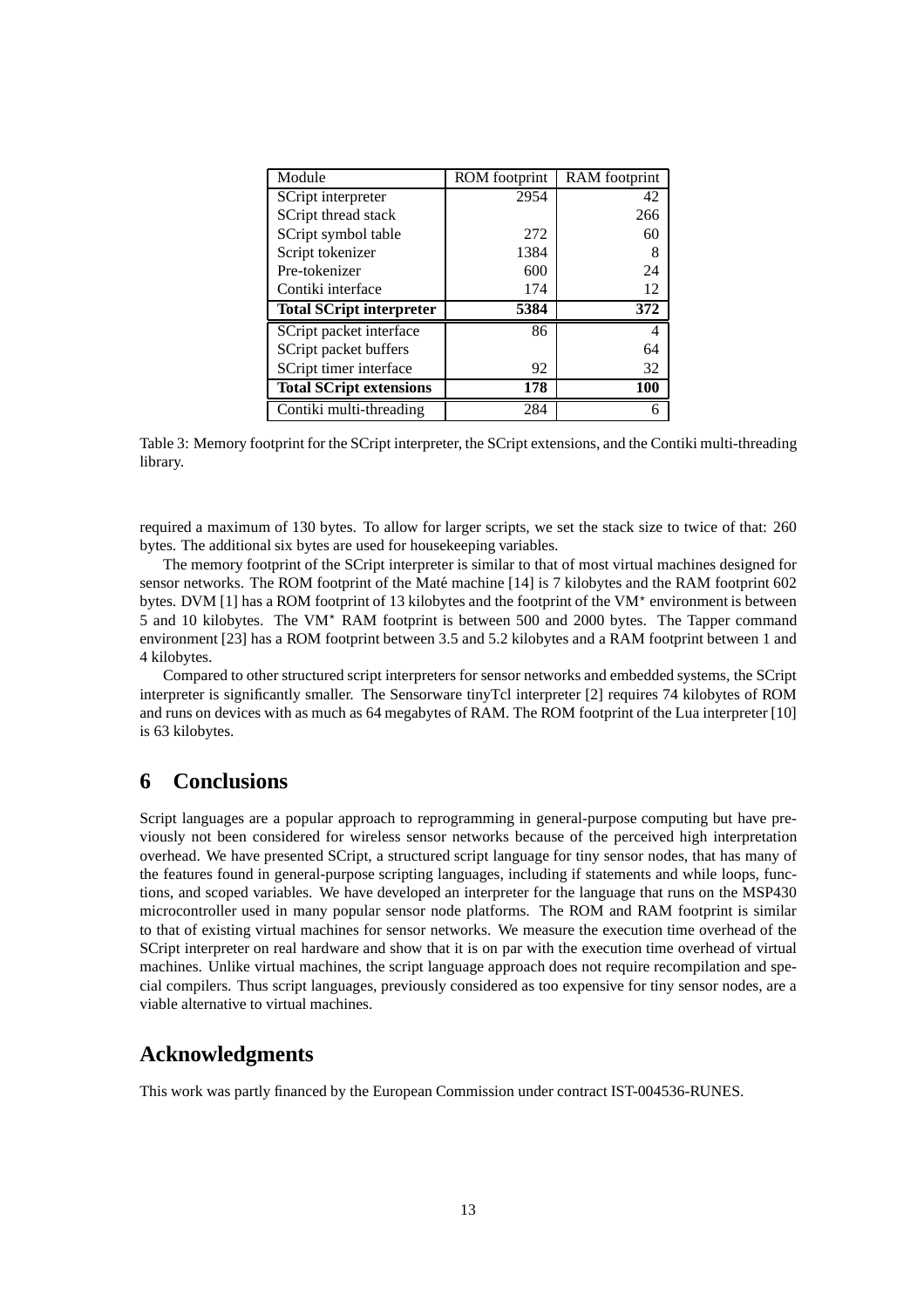# **References**

- [1] R. Balani, S. Han, R. Rengaswamy, I. Tsigkogiannis, and M. B Srivastava. Multi-level software reconfiguration for sensor networks. In *ACM EMSOFT*, October 2006.
- [2] A. Boulis, C. Han, and M. B. Srivastava. Design and implementation of a framework for efficient and programmable sensor networks. In *Proceedings of The First International Conference on Mobile Systems, Applications, and Services (MOBISYS '03)*, May 2003.
- [3] A. Dunkels, N. Finne, J. Eriksson, and T. Voigt. Run-time dynamic linking for reprogramming wireless sensor networks. In *Proceedings of the 4th ACM Conference on Embedded Networked Sensor Systems (SenSys 2006)*, Boulder, Colorado, USA, 2006.
- [4] A. Dunkels, B. Grönvall, and T. Voigt. Contiki a lightweight and flexible operating system for tiny networked sensors. In *Proceedings of the First IEEE Workshop on Embedded Networked Sensors*, Tampa, Florida, USA, November 2004.
- [5] A. Dunkels, O. Schmidt, T. Voigt, and M. Ali. Protothreads: Simplifying event-driven programming of memory-constrained embedded systems. In *Proceedings of the 4th ACM Conference on Embedded Networked Sensor Systems (SenSys 2006)*, Boulder, Colorado, USA, 2006.
- [6] J. Hahn, Q. Xie, and P. H. Chou. Rappit: framework for synthesis of host-assisted scripting engines for adaptive embedded systems. In *CODES+ISSS '05: Proceedings of the 3rd IEEE/ACM/IFIP international conference on Hardware/software codesign and system synthesis*, 2005.
- [7] C. Han, R. K. Rengaswamy, R. Shea, E. Kohler, and M. Srivastava. Sos: A dynamic operating system for sensor networks. In *MobiSYS '05: Proceedings of the 3rd international conference on Mobile systems, applications, and services*. ACM Press, 2005.
- [8] J. Hill, R. Szewczyk, A. Woo, S. Hollar, D. Culler, and K. Pister. System architecture directions for networked sensors. In *Proceedings of the 9th International Conference on Architectural Support for Programming Languages and Operating Systems*, November 2000.
- [9] J. W. Hui and D. Culler. The dynamic behavior of a data dissemination protocol for network programming at scale. In *Proc. SenSys'04*, Baltimore, Maryland, USA, November 2004.
- [10] R. Ierusalimschy, L. Henrique de Figueiredo, and W. Celes Filho. Lua an extensible extension language. *Software — Practice and Experience*, 26(6):635–652, 1996.
- [11] S. C. Johnson. Yacc: Yet another compiler compiler. In *UNIX Programmer's Manual*, volume 2, pages 353–387. Holt, Rinehart, and Winston, New York, NY, USA, 1979.
- [12] J. Koshy and R. Pandey. Remote incremental linking for energy-efficient reprogramming of sensor networks. In *Proceedings of the second European Workshop on Wireless Sensor Networks*, 2005.
- [13] J. Koshy and R. Pandey. Vm\*: Synthesizing scalable runtime environments for sensor networks. In *Proc. SenSys'05*, San Diego, CA, USA, November 2005.
- [14] P. Levis and D. Culler. Maté: A tiny virtual machine for sensor networks. In *Proceedings of ASPLOS-X*, San Jose, CA, USA, October 2002.
- [15] P. Levis, D. Gay, and D Culler. Active sensor networks. In *Proc. USENIX/ACM NSDI'05*, Boston, MA, USA, May 2005.
- [16] P. Levis, N. Lee, M. Welsh, and D. Culler. Tossim: accurate and scalable simulation of entire tinyos applications. In *Proceedings of the first international conference on Embedded networked sensor systems*, pages 126–137, 2003.
- [17] P. Levis, N. Patel, D. Culler, and S. Shenker. Trickle: A self-regulating algorithm for code propagation and maintenance in wireless sensor networks. In *Proceedings of NSDI'04*, March 2004.